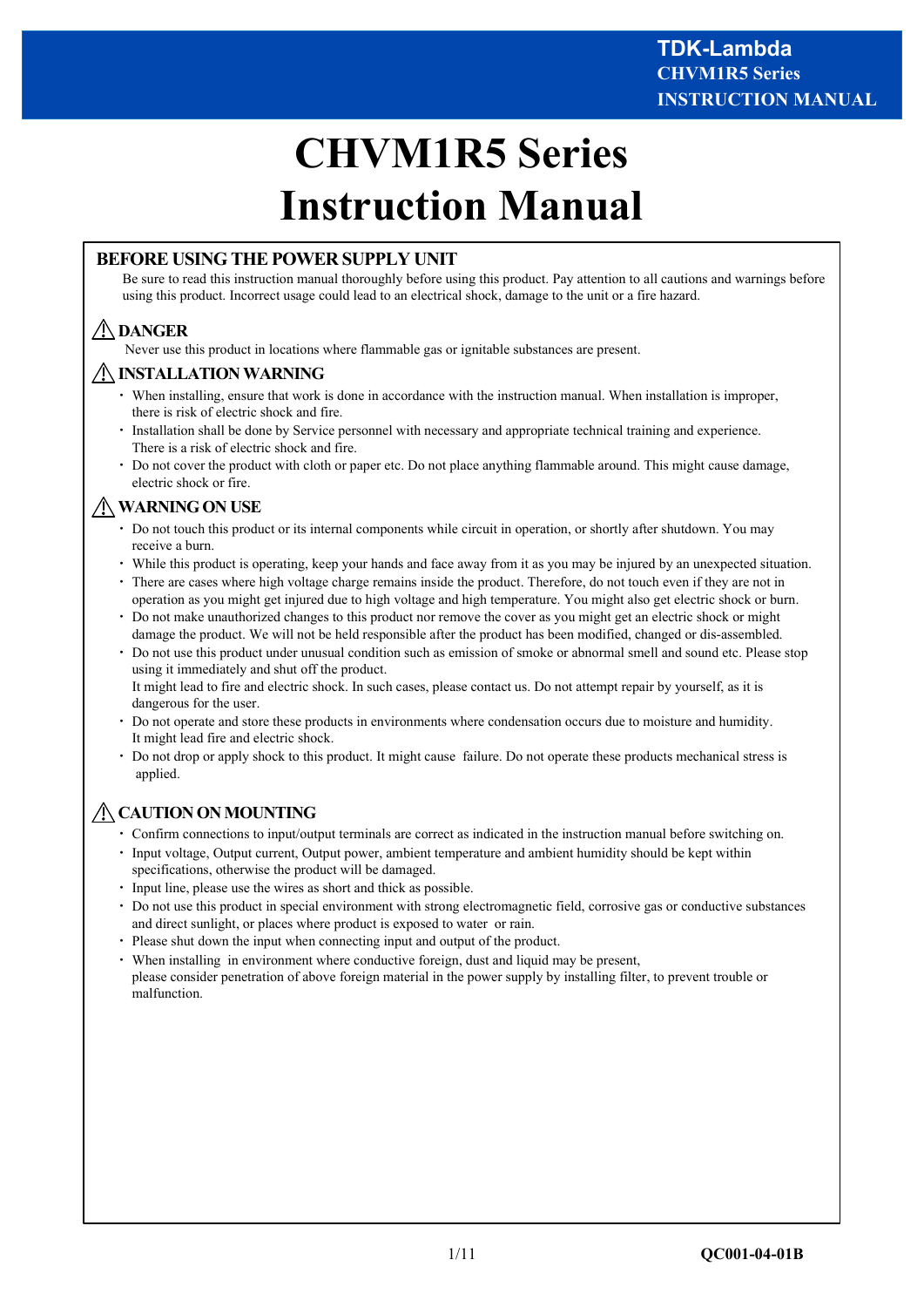# A CAUTION ON USE

- Product individual notes are shown in the instruction manual. If there is any difference with common notes individual notes shall have priority.
- Before using this product, be sure to read the catalog and instruction manual. There is risk of electric shock or damage to the product or fire due to improper use.
- Input voltage, Output current, Output power, ambient temperature and ambient humidity should be kept within specifications, otherwise the product will be damaged, or cause electric shock or fire.
- Insert fuse at the input to prevent smoke, fire during abnormal operation.
- For externally mounted fuse do not use other fuses aside from our specified and recommended fuse.
- This product was made for general purpose electronic equipment use and is not designed for applications requiring high safety (such as extremely high reliability and safety requirements. Even though high reliability and safety are not required, this product should not be used directly for applications that have serious risk for life and physical safety. Take sufficient consideration in fail-safe design (such as providing protective circuit or protective device inside the system, providing redundant circuit to ensure no instability when single device failure occurs).
- When used in environments with strong electromagnetic field, there is possibility of product damage due to malfunction.
- When used in environment with corrosive gas (hydrogen sulfide, sulfur dioxide, etc.), there is possibility that they might penetrate the product and lead to failure.
- When used in environments where there is conductive foreign matter or dust, there is possibility of product failure or malfunction.
- Provide countermeasure for prevention of lightning surge voltage as there is risk of damage due to abnormal voltage.
- Take care not to apply external abnormal voltage to the output. Especially, applying reverse voltage or overvoltage more than the rated voltage to the output might cause failure, electric shock or fire.

# **NOTE**

- Take note that traces of sheet metal processing be left in our power supplies.
- When disposing product, follow disposal laws of each municipality.
- When exporting our products, apply for necessary permissions as required by rules and regulations of Foreign Exchange and Foreign Trade Control Act.
- Catalogue, contents of the instruction manual may be changed without a prior notice. Refer to latest catalogue or instruction manual.
- Reproduction or reprinting the instruction manual or its portion is forbidden without our permission.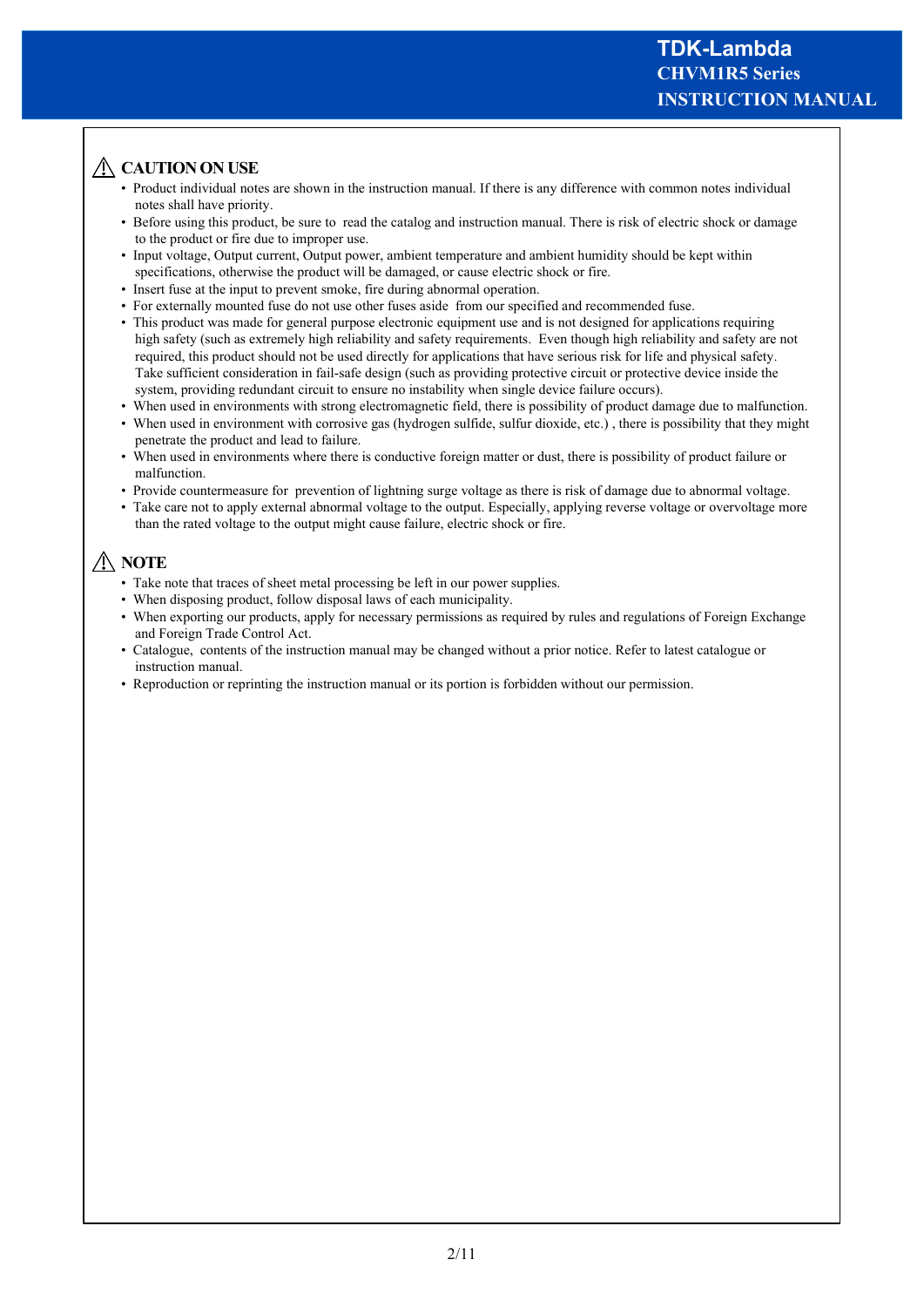## **LONG-TERM STORAGE METHOD AND LONG-TERM STORAGE PERIOD**

- Please keep the product in carton box.
- Please do not apply excessive vibration, shock or mechanical stress applied directly to the product.
- Please keep away from direct sunlight.
- For long-term storage temperature and humidity, the following conditions shall be used as a guideline : Temperature range : 5℃~30℃
	- Humidity range :  $40\% \sim 60\% \text{RH}$

Please keep away from the places where temperature and humidity can change drastically.

It can cause condensation on the product or deterioration.

- For long-term storage period, we recommend to use within 1 years after receiving the product.
	- < Soldering and PCB mounted products : On Board, Power Module and etc > For products that have been received for more than 1 year, please check lead oxidation and solderability.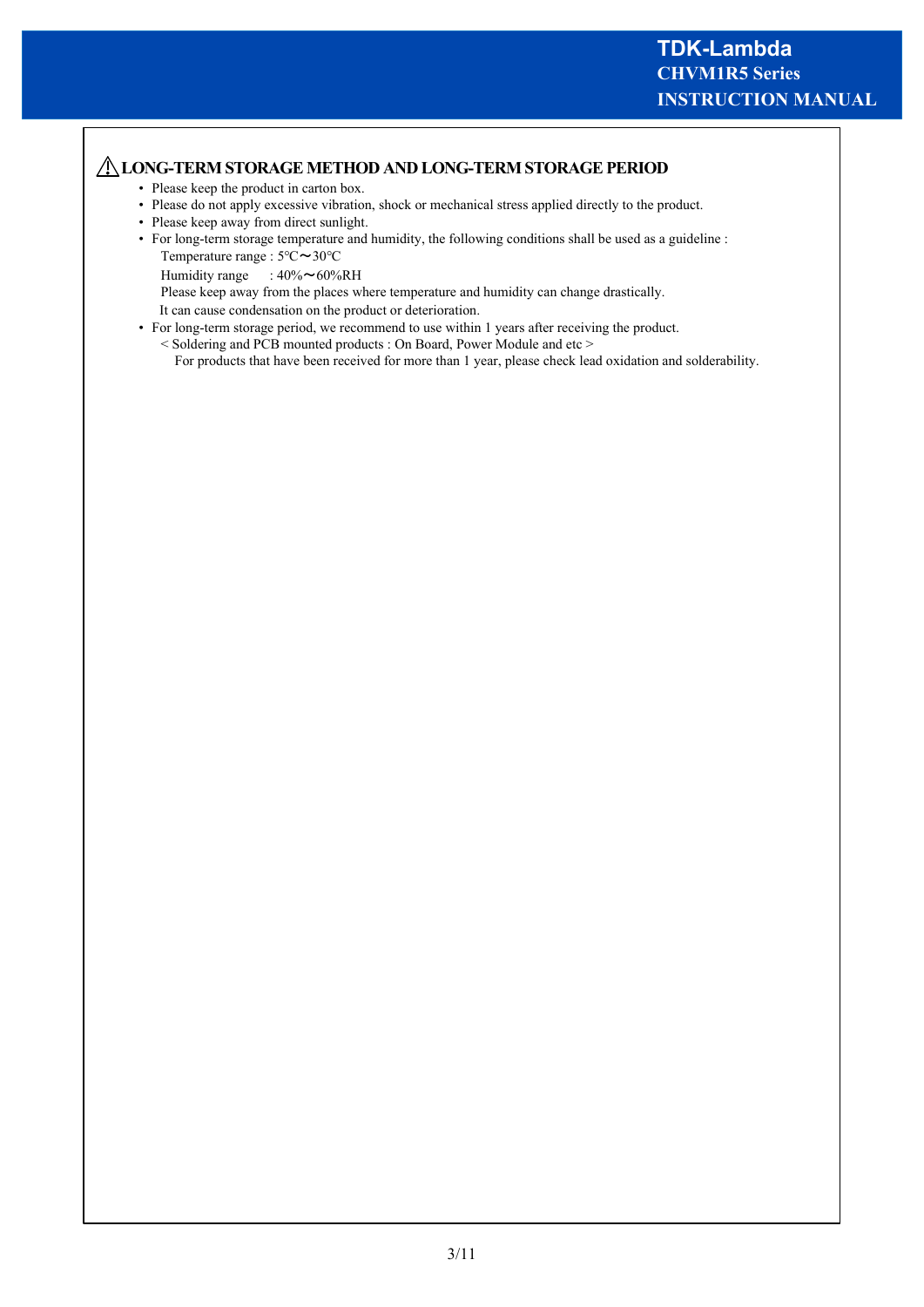# **INSTRUCTION MANUAL CHVM1R5 Series TDK-Lambda**

The CHVM series is medium-high voltage DC-DC converters featuring an ultracompact size. With a pentahedron metal shield case, ripple noise has been reduced to as low as  $5mVp-p$ . Output voltage can be adjusted by external voltage or external variable resistor. The built-in short circuit and overcurrent protection provide high reliability and a long life.

#### **■ Features**

- •Ultralow ripple noise 5mVp-p •Built-in over current protection circuit
- •Smallest size •ON/OFF Control
- 
- •Control voltage  $0$  to  $+6V$  or external voltage
- 
- •UL / cUL 60950-1 certified product •PCB mount type
- 
- 
- 
- •Adjustable output voltage from 0 to 100% •Adjustable voltage by variable resistor
- •Output capacity 1.5W •Use of pentahedron metal shield case
	-
- •CE marking •High reliability and long life

# **■ Model name/Rating**

| CHVM series<br>Models   | Input Voltage<br>(Vdc) | Output Voltage<br>(Vdc) | Output Current<br>(mA) | <b>Load Resistance</b><br>$(K\Omega)$ min | Input Current<br>$(A)$ typ | Ripple Noise<br>$(mVp-p)$ typ |
|-------------------------|------------------------|-------------------------|------------------------|-------------------------------------------|----------------------------|-------------------------------|
| <b>CHVM1R5-12-1000P</b> | $11.0 - 13.0$          | $0 \rightarrow 1000$    | $0 \sim 1.5$           | 666.7                                     | 0.22                       |                               |
| <b>CHVM1R5-12-1000N</b> | $11.0 - 13.0$          | $0$ $\sim$ 1000         | $0 \sim 1.5$           | 666.7                                     | 0.22                       |                               |
| <b>CHVM1R5-12-1500P</b> | $11.0 \sim 13.0$       | $0 \rightarrow 1500$    | $0 \sim 1.0$           | 1500                                      | 0.23                       |                               |
| <b>CHVM1R5-12-1500N</b> | $11.0 - 13.0$          | $0 - 1500$              | $0 \sim 1.0$           | 1500                                      | 0.25                       |                               |
| <b>CHVM1R5-12-2000P</b> | $11.0 \sim 13.0$       | $0 \rightarrow 2000$    | $0 \sim 0.7$           | 2857                                      | 0.28                       | 10                            |
| <b>CHVM1R5-12-2000N</b> | $11.0 - 13.0$          | $0 - 2000$              | $0 \sim 0.7$           | 2857                                      | 0.28                       | 10                            |

# **■ Specifications**

| Line regulation                    | $0.01\%$ typ. (for a line regulation of 11.0 to 13.0V)                                |  |
|------------------------------------|---------------------------------------------------------------------------------------|--|
| Load regulation                    | $0.02\%$ typ. (for a load current regulation of 0 to 100%)                            |  |
| Temperature regulation             | 70ppm/°C typ. (for temperature regulation of -10°C to +50°C)                          |  |
| Over current protection            | Drooping characteristic, built-in automatic return circuit, activated at 105% or more |  |
| Output voltage setting accuracy    | $\pm$ 2% or less (when controlling a 6.0V external voltage)                           |  |
| Output voltage control             | Either with 0V to +6V external voltage or a $5K\Omega$ external variable resistor     |  |
| ON/OFF control                     | Between 2pin and 5pin, OFF when opened and ON when short-circuited.                   |  |
| Operating temp range               | $-10^{\circ}$ C to $+50^{\circ}$ C (no temperature derating needed)                   |  |
| Storage temp range                 | -25 $\mathrm{^{\circ}C}$ to +85 $\mathrm{^{\circ}C}$                                  |  |
| Operating humidity range           | 20% to 95% RH (no condensation)                                                       |  |
| Isolation between input and output | Non-isolated type (2pin through 6pin are connected inside)                            |  |
| MTTF expectation                   | $600,000$ Hours $(min)$                                                               |  |

Note 1 : Output voltage is controlled by applying Vcont voltage. Apply voltage to the Vcont terminal by either variable resistor or external voltage to control output voltage.

When Vcont voltage is zero, output voltage (output residual voltage) will be within 0.5% of maximum output voltage (input/output rating).

Note 2 : Details are subject to change for improvement, etc., without prior notice.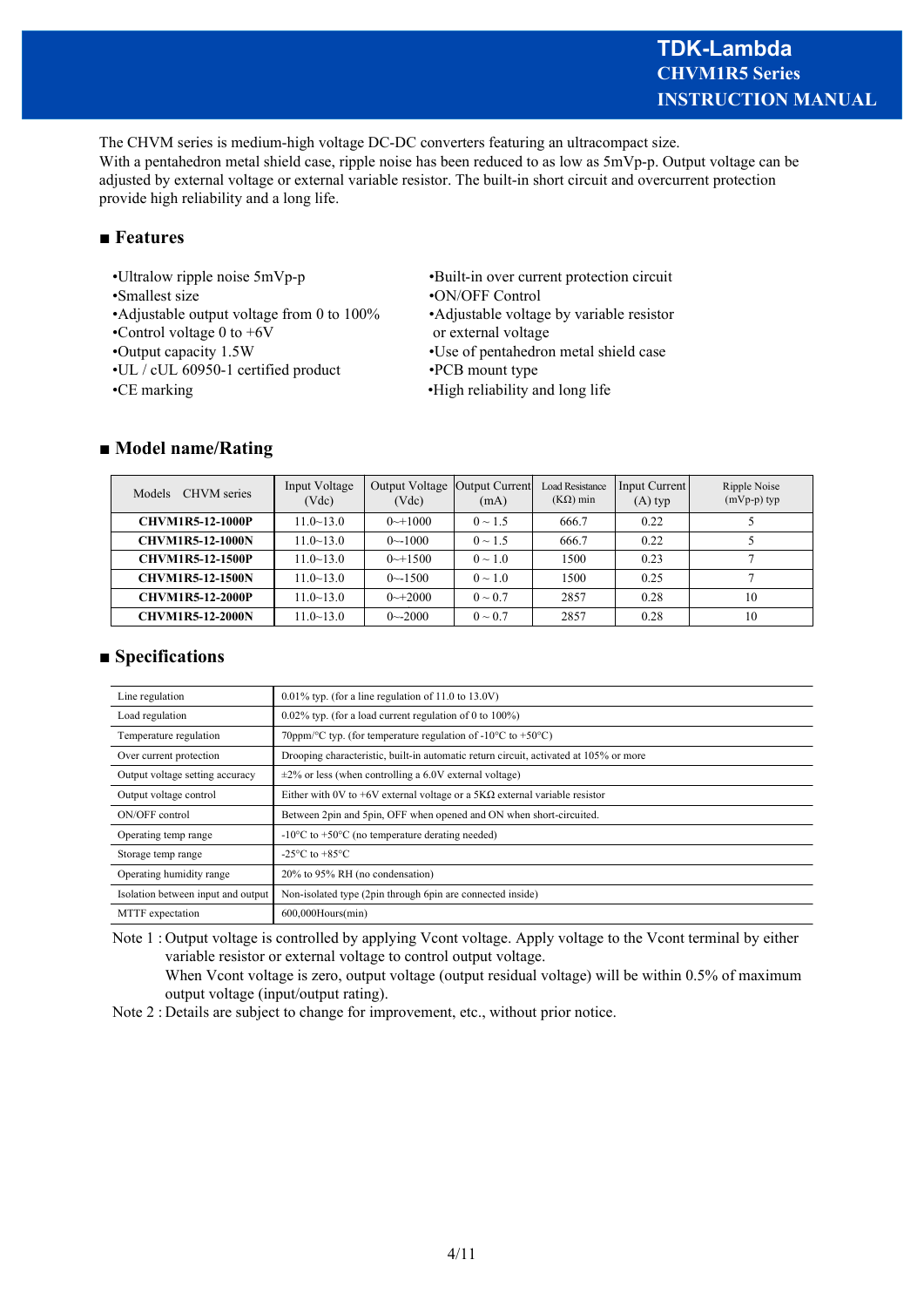■ Test circuit



- (1) The input-output ground lines and the case are connected inside.
- (2) Vref is 6V (when external VR is 5KΩ)
- (3) ON/OFF can be controlled by a transistor.

#### **■ Block diagram**



● Switching frequency (fixed) : 200kHz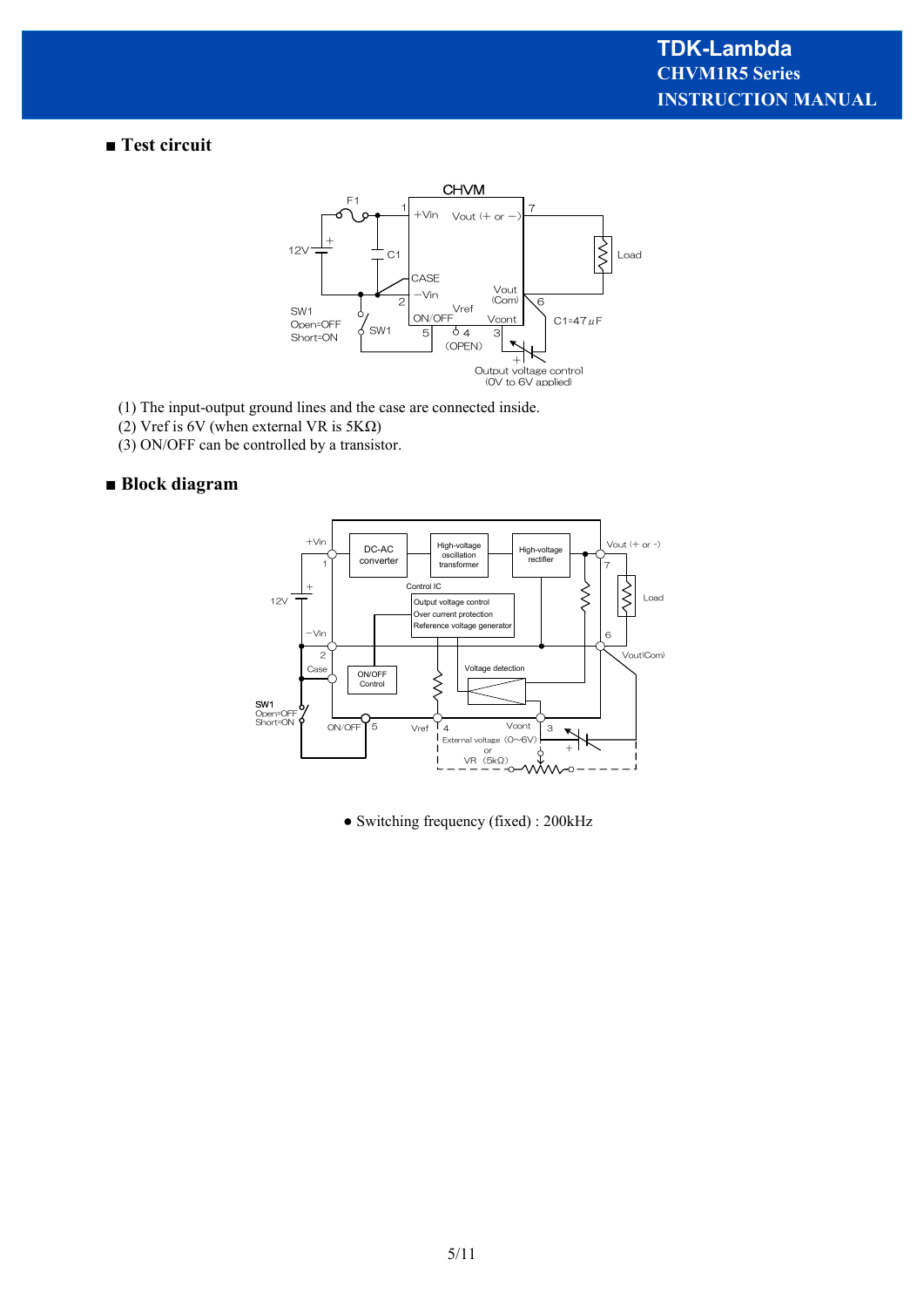# **■ Shape, dimensions and terminal composition**



| Pin-No.        | Pin name           |  |  |
|----------------|--------------------|--|--|
|                | $+V$ in            |  |  |
| $\mathfrak{D}$ | -Vin               |  |  |
| 3              | Vcont              |  |  |
|                | Vref               |  |  |
| 5              | <b>ON/OFF</b>      |  |  |
| 6              | Vout(Com)          |  |  |
|                | Vout $(+$ or - $)$ |  |  |

1) Terminal Material: Phosphor bronze Treatment: Ni base Au plating 2) Case Material: Brass Treatment: Nickel plating

Weight: 50g typ. Unit: mm Unspecified dimensional tolerance ±0.5

#### **■ Standard usage instructions**



The CHVM series does not basically require additional parts, but add capacitor C1 to the input terminal if input impedance is high due to a long distance between the power supply and converter, an input line is thin, a filter is inserted on the input side, etc. When fitting a capacitor, try to add on the converter terminal side so as to reduce lead inductance.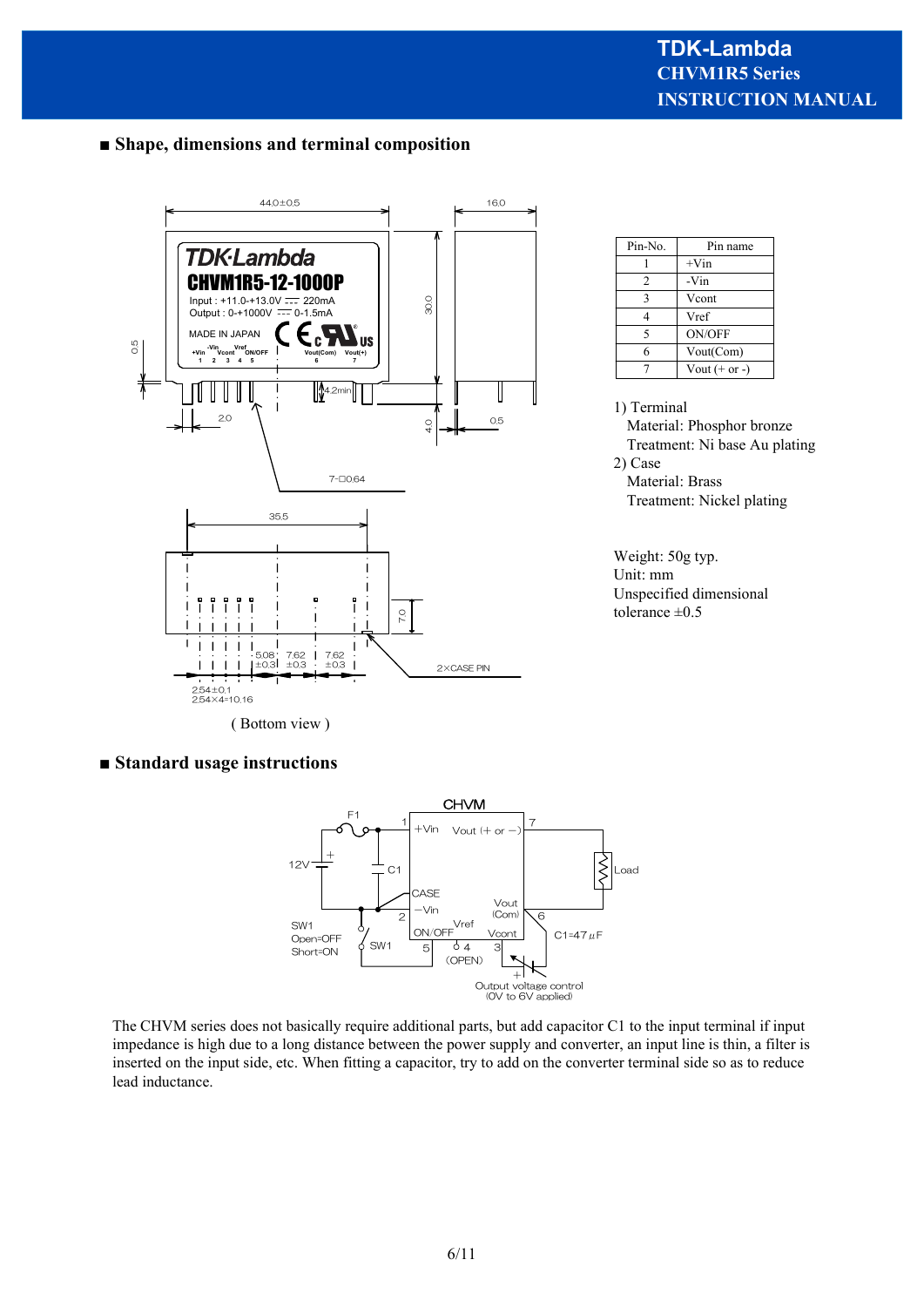#### **■ ON/OFF Control**

Output voltage can be turned ON/OFF by closing/opening between the ON/OFF terminal and -Vin terminal.

Between ON/OFF terminal (5) and -Vin terminal (2)

(1) Output OFF when opened

(2) Output ON when short-circuited (0 - 0.4V, 1mA max.)

As the ON/OFF terminal is pulled up to +Vin inside the power supply, pay attention to the voltage of elements (photocoupler, transistor, etc.) to switch the ON/OFF terminal.

Short-circuit when ON/OFF is not controlled.



Ensure that there is no chattering to the ON/OFF terminal which affects output voltage. Output residual voltage is 0.5% or less when output is OFF under ON/OFF control (at the rated input-output).

#### **■ Over current protection**

The CHVM series has a built-in over current protection circuit against overload and load short-circuit. The circuit reduces output voltage in case of overload or load short-circuit and automatically returns the output to normal when the cause is eliminated.



The overcurrent protection circuit shows a drooping characteristic. Ensure that the load to be used is at least with the minimum resistance specified for each series.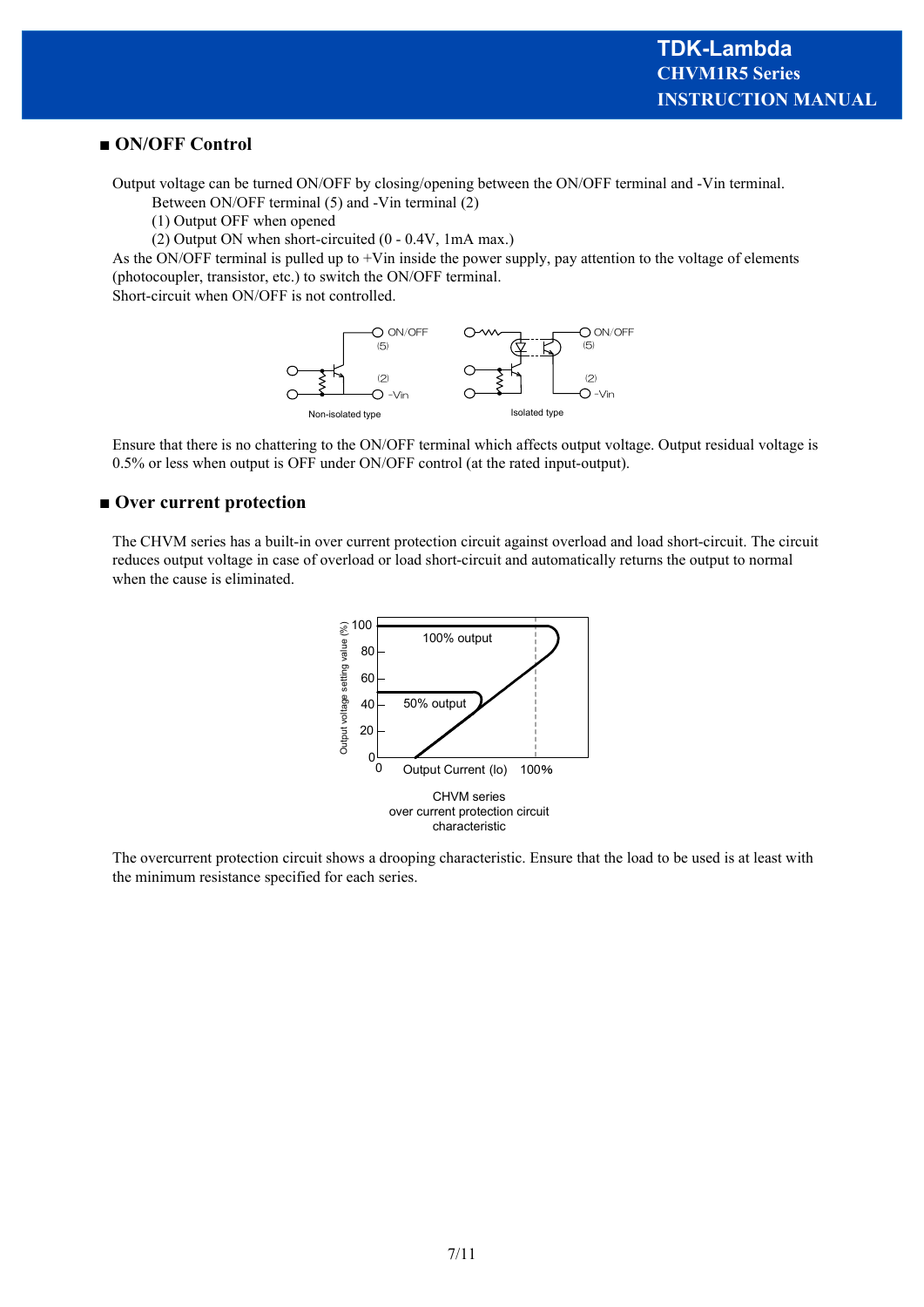#### **■ Recommended pattern**



- (1) The CHVM series uses a metal case. When mounting onto a double-sided board, wiring to this converter should be on a soldered surface. When wiring, pay enough attention to creepage distance because of the high voltage of this converter.
- (2) When mounting onto a double-sided board, make the round on the parts surface of the high voltage output terminal as small as possible.
- (3) Connect the case of the CHVM series to -Vin or Com. Try to reduce impedance to the ground as much as possible.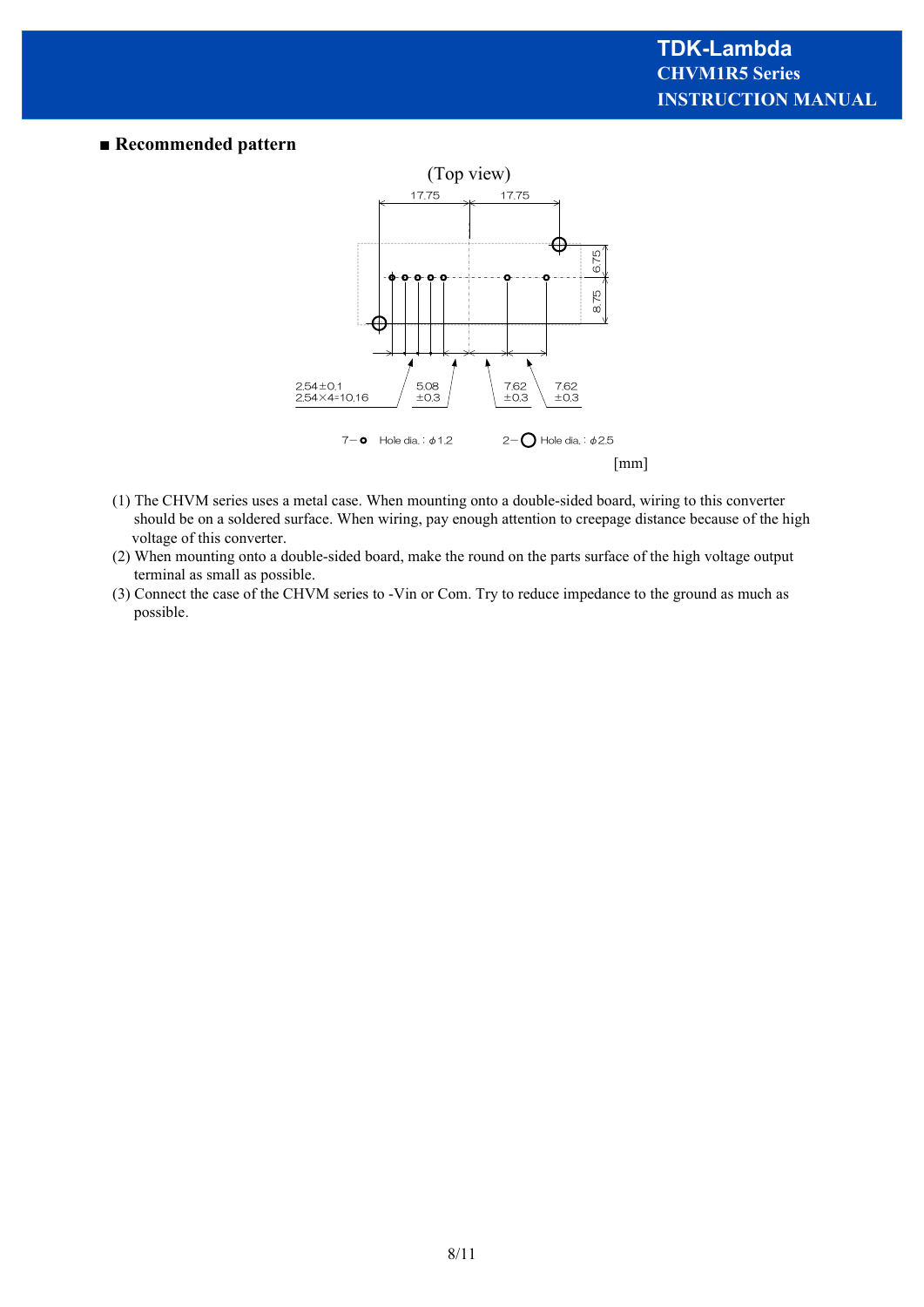## **■ Setting and adjustment of output voltage**

The output voltage of the CHVM series can be set and adjusted by external voltage and external variable resistor.



- ●In the above characteristic graph (output voltage VR resistance characteristic), the resistance R1 and R2 are for a guideline. When setting output at a fixed voltage with a fixed resistor, do so after determining R1 and R2 using a variable resistor.
- ●Do not apply 6V+3% or more voltage to Vcont.
- ●Use a variable resistor with a good temperature coefficient.
- $\bullet$ It is preset that when the resistance of the variable resistor is 5.0K $\Omega$ , 6.0V is applied to the Vcont terminal to obtain 100% output voltage. Since the tolerance of the resistance value largely affects the maximum output voltage, set the resistance value at 5.0KΩ±5%.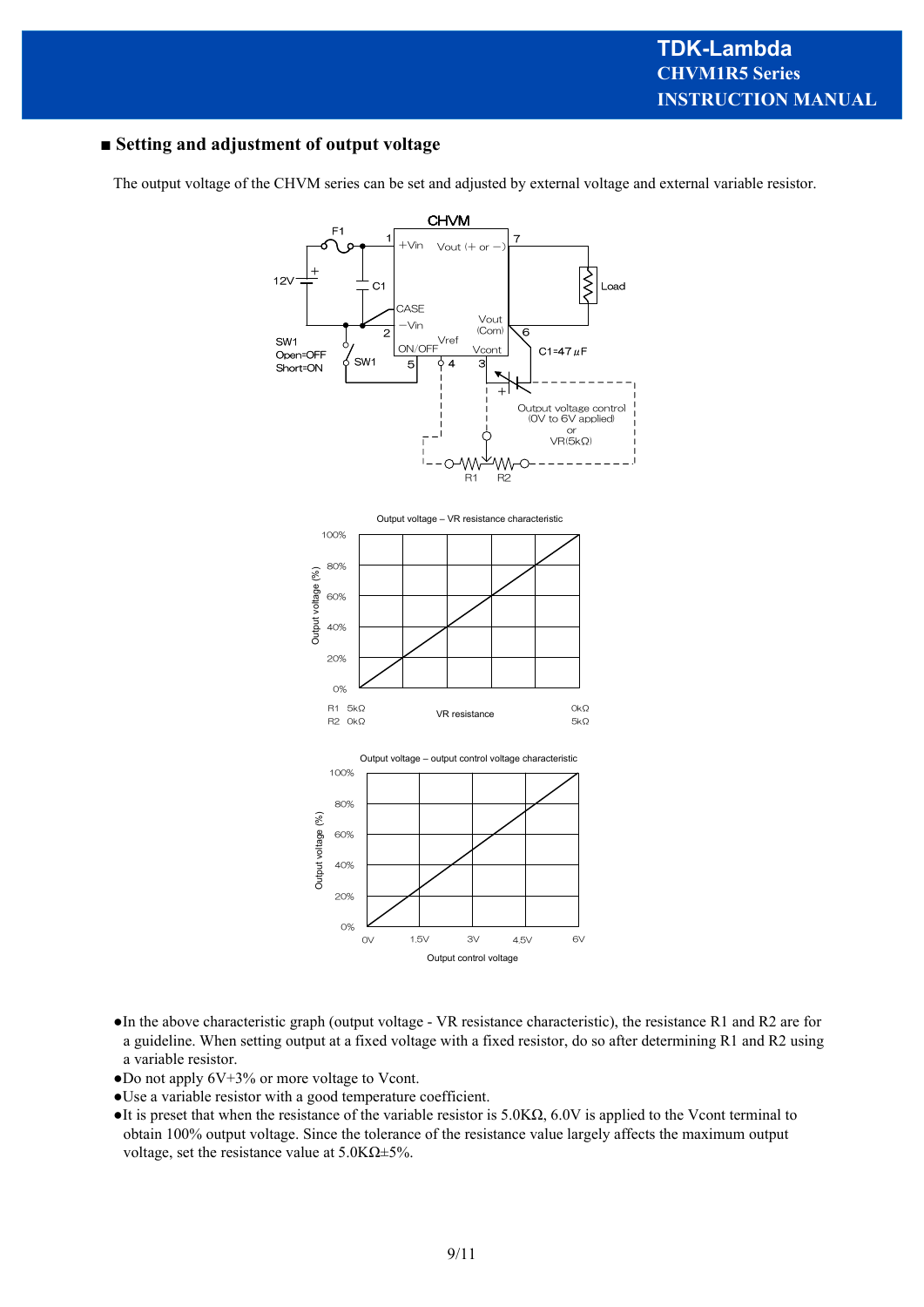#### **■ Description of Vref terminal (reference voltage output)**

This terminal is used for controlling output voltage with a variable resistor. Vref outputs a reference voltage of 6V. A 5KΩ external resistor is used in this case.

Since resistance value (tolerance) of an external resistor affects the Vref terminal voltage preset value and determines output voltage, ensure that the resistor has high accuracy of 5KΩ±5%. The type of the variable resistor (5KΩ) does not matter, but those of a good temperature coefficient are recommended.



#### **■ Temperature derating**



#### **■ Protection against reverse connection**

Reverse connection of input voltage may result in the breakage of a converter. If there is any possibility for a reverse connection, add a diode and a fuse to the input circuit as shown below.



#### **■ Recommended soldering conditions**

Observe the following conditions for soldering each part.<br> $(1)$  Saldaring insurance  $(240, 269)$  $(1)$  Soldering

| $(1)$ Soldering iron | $340 - 300$ C  | 3 seconds  |
|----------------------|----------------|------------|
| (2) Dip solder bath  | $230 - 260$ °C | 10 seconds |